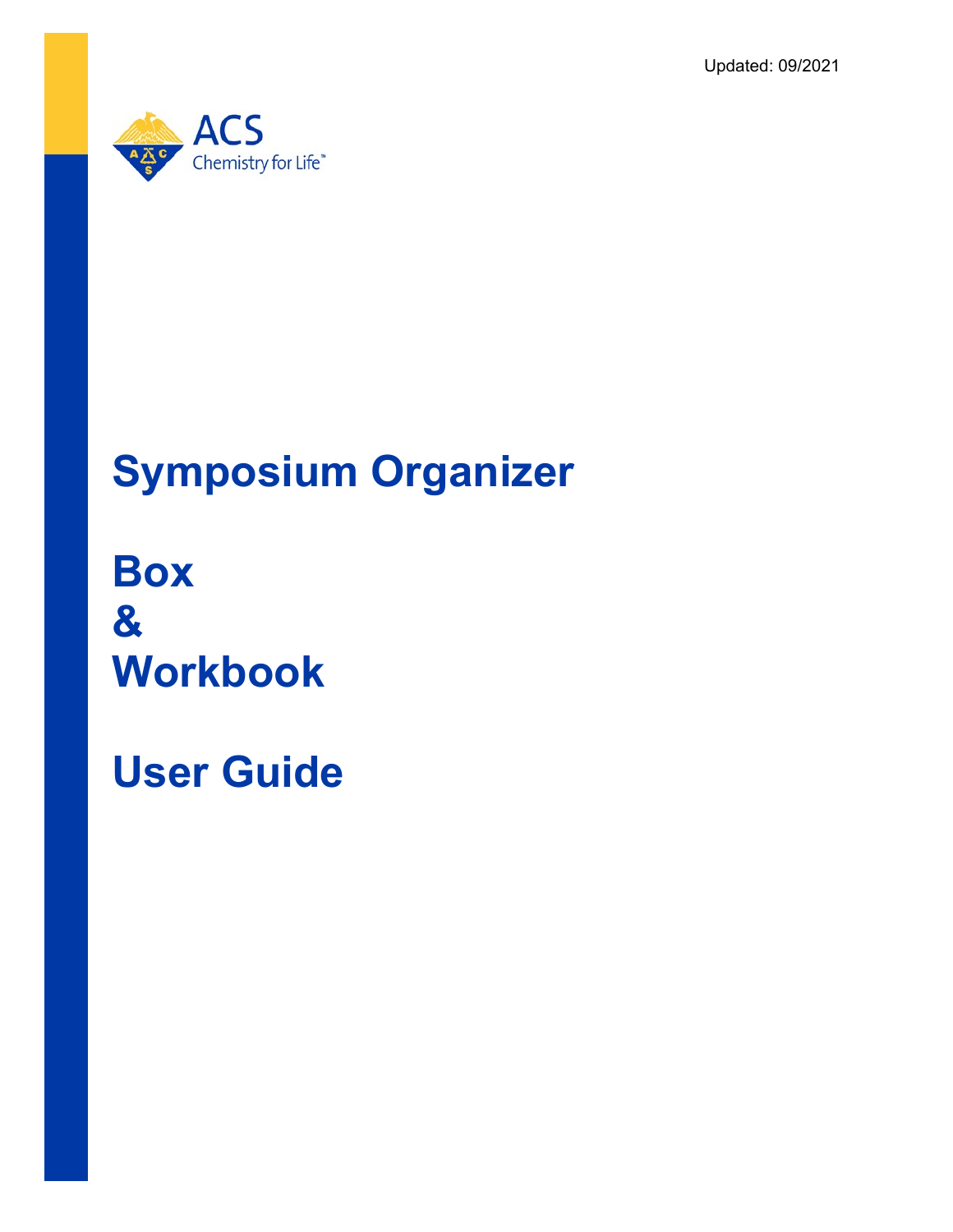# <span id="page-1-0"></span>**Table of Contents**

# **Contents**

<span id="page-1-1"></span>

| . 14 |
|------|
|      |
|      |
|      |
|      |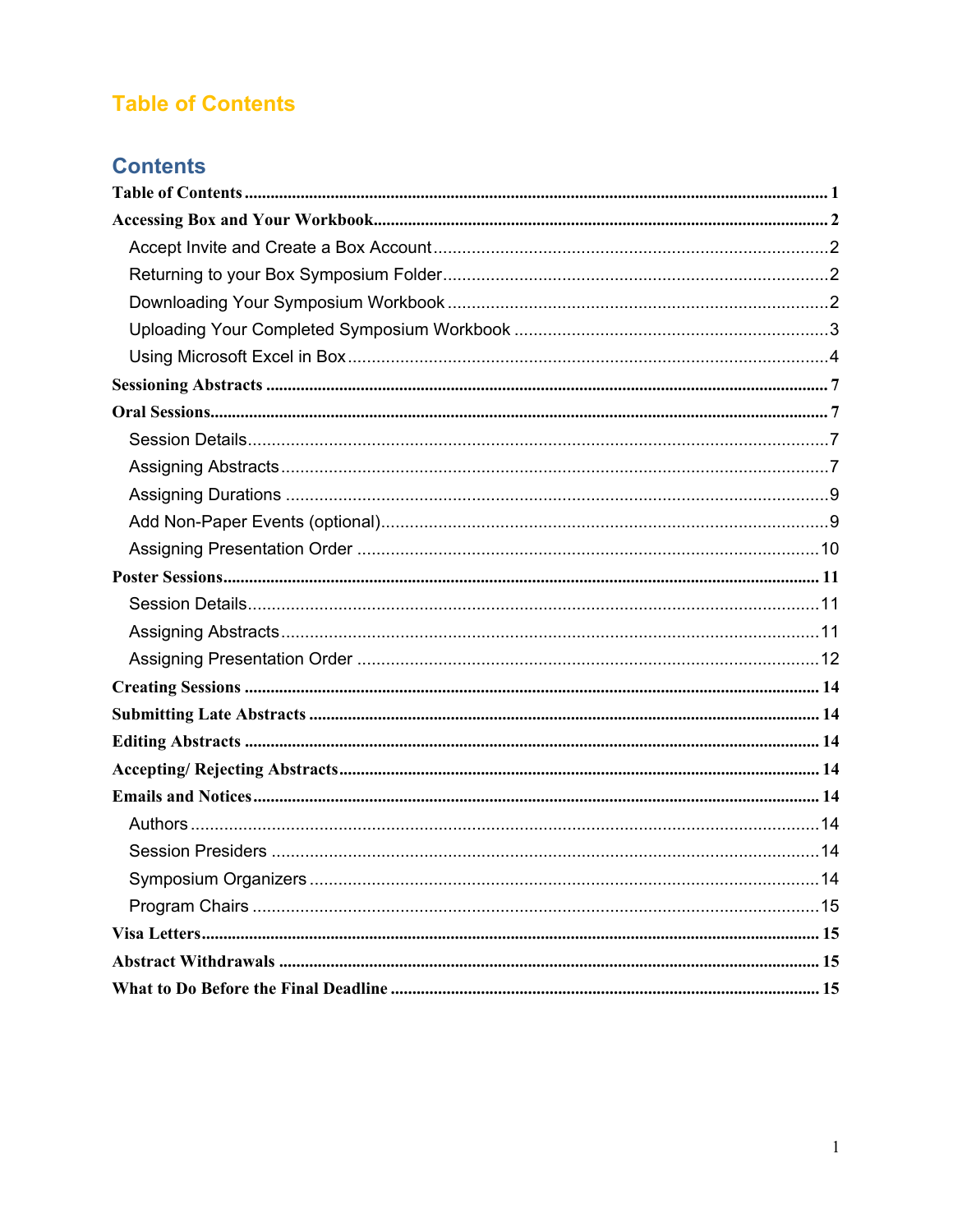# **Accessing Box and Your Workbook**

After the submission deadline you will receive an email from ACS Staff notifying you that symposium workbooks are available to download. An invitation to your Box symposium folder will be sent to the email address associated with your ACS ID by ACS Staff. Once you have accepted the invite and created an account you may access your folder which contains your symposium workbook.

#### <span id="page-2-0"></span>**Accept Invite and Create a Box Account**

- 1. An invitation to your Box folder will be sent to the email address associated with your ACS ID
- 2. Click "**Accept Invite**" in the email (**Note:** This link is unique to your folder. Do not share.)



3. Create a password for your account

(**Note**: If you would like to change the email address associated with your Box account, please email [abstracts@acs.org.](mailto:abstracts@acs.org) Or, if you already have an account with Box associated with this email address and would like to create a separate Box account for your workbook, please email [abstracts@acs.org](mailto:abstracts@acs.org) and provide the email address for your new account.)

#### <span id="page-2-1"></span>**Returning to your Box Symposium Folder**

Once you have created your box account, you may return to your folder at any time.

- 1. Log into Box at [www.box.com/login](http://www.box.com/login)
- 2. Click on your symposium folder name

#### <span id="page-2-2"></span>**Downloading Your Symposium Workbook**

1. From the Box main page, click on the symposium folder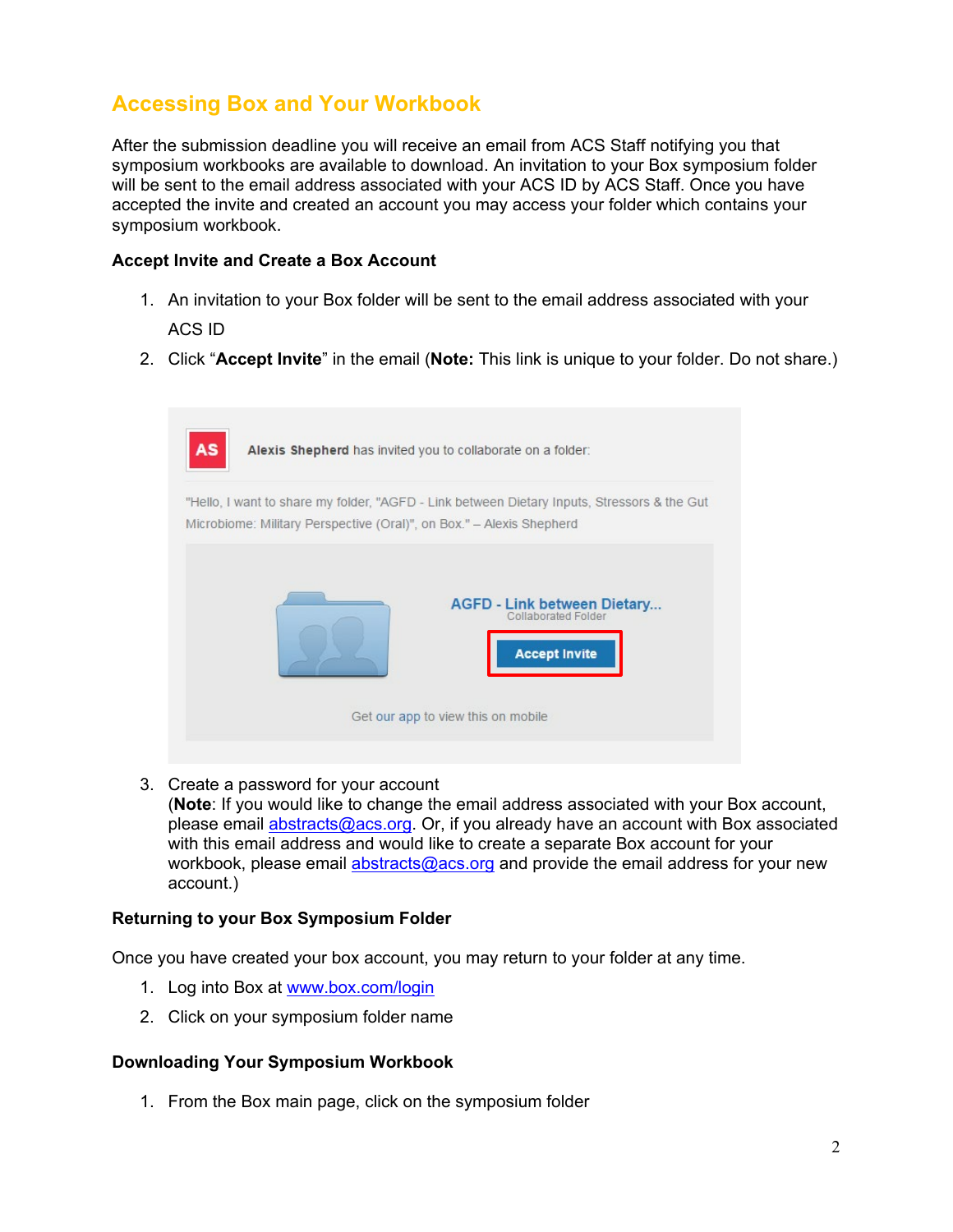| box                            | Search Files and Folders        | $\frac{-1}{-0.1}$<br>ner. | Upgrade        |
|--------------------------------|---------------------------------|---------------------------|----------------|
| All Files $\blacktriangledown$ |                                 |                           | ヺ              |
|                                | Name<br>-332-1245-1             |                           | Updated $\vee$ |
| $\circledcirc$                 | CELL - General Posters (Poster) |                           | Apr 17, 2017 l |

2. Click on the MS Excel workbook you wish to download

| All Files > $\triangle$ CELL General Posters (Poster) +<br>Name |   | U<br>$New -$<br>Updated $\land$ |
|-----------------------------------------------------------------|---|---------------------------------|
| CELL003 General Posters (Poster).xlsx [V2]<br>囯                 | Φ | Apr 11, 2017 by Joshua Blair    |

3. Click **Download** at the top of the page



4. Save the workbook to your computer (**Note**: Include your **Initials** and the **Date** at the end of the document name e.g. ANYL001 Advances in Structural Mass Spectrometry – Oral\_JD\_031015.xlxs.)

## <span id="page-3-0"></span>**Uploading Your Completed Symposium Workbook**

1. From the Box main page, click on the symposium folder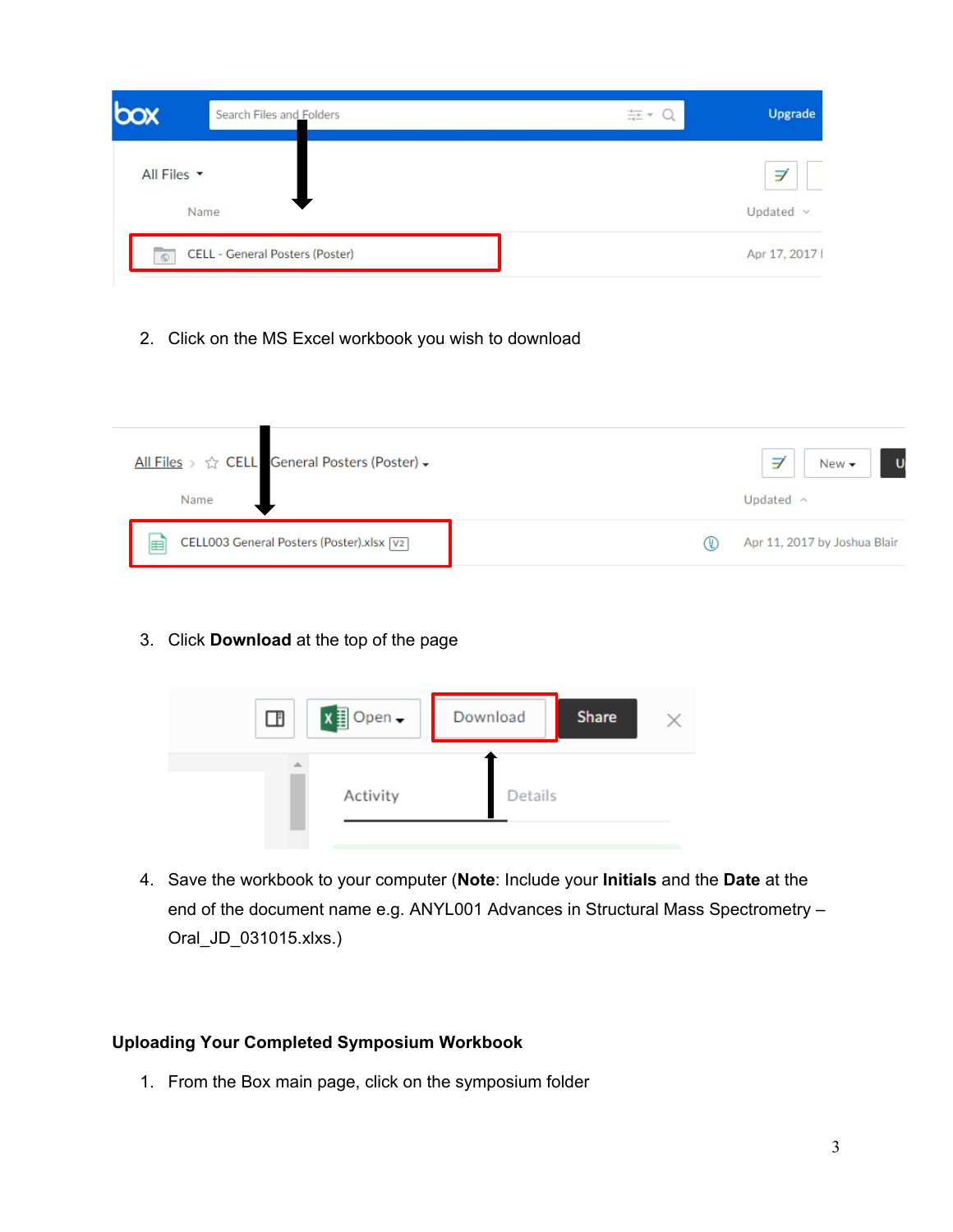|             | Search Files and Folders        | $\frac{1}{\omega_1} \frac{1}{\omega_2} \quad \forall \quad \, \alpha$ | Upgrade        |
|-------------|---------------------------------|-----------------------------------------------------------------------|----------------|
| All Files v |                                 |                                                                       | F              |
|             | Name                            |                                                                       | Updated $\vee$ |
| $\circ$     | CELL - General Posters (Poster) |                                                                       | Apr 17, 2017 ł |

(**Note**: Before you upload your completed workbook make sure you are uploading to your symposium folder.)

2. Click **Upload** then **Files**



3. Confirm that your file has been uploaded to your symposium folder

| All Files > ☆ CELL General Posters (Poster) +<br>Name | Confirm you are in<br>your symposium<br>folder | $\Rightarrow$<br>Jndated |
|-------------------------------------------------------|------------------------------------------------|--------------------------|
| CELL003 Gene L Posters (Poster).xlsx [V2]<br>囯        |                                                | Apr 11, 2017             |
| CELL003 General Posters (Poster) MR.xlsx<br>晿         |                                                | Apr 17, 2017             |

#### <span id="page-4-0"></span>**Using Microsoft Excel in Box**

If you do not have Microsoft Excel, you may organize your symposium using Microsoft Excel online.

1. From the Box main page, click on the symposium folder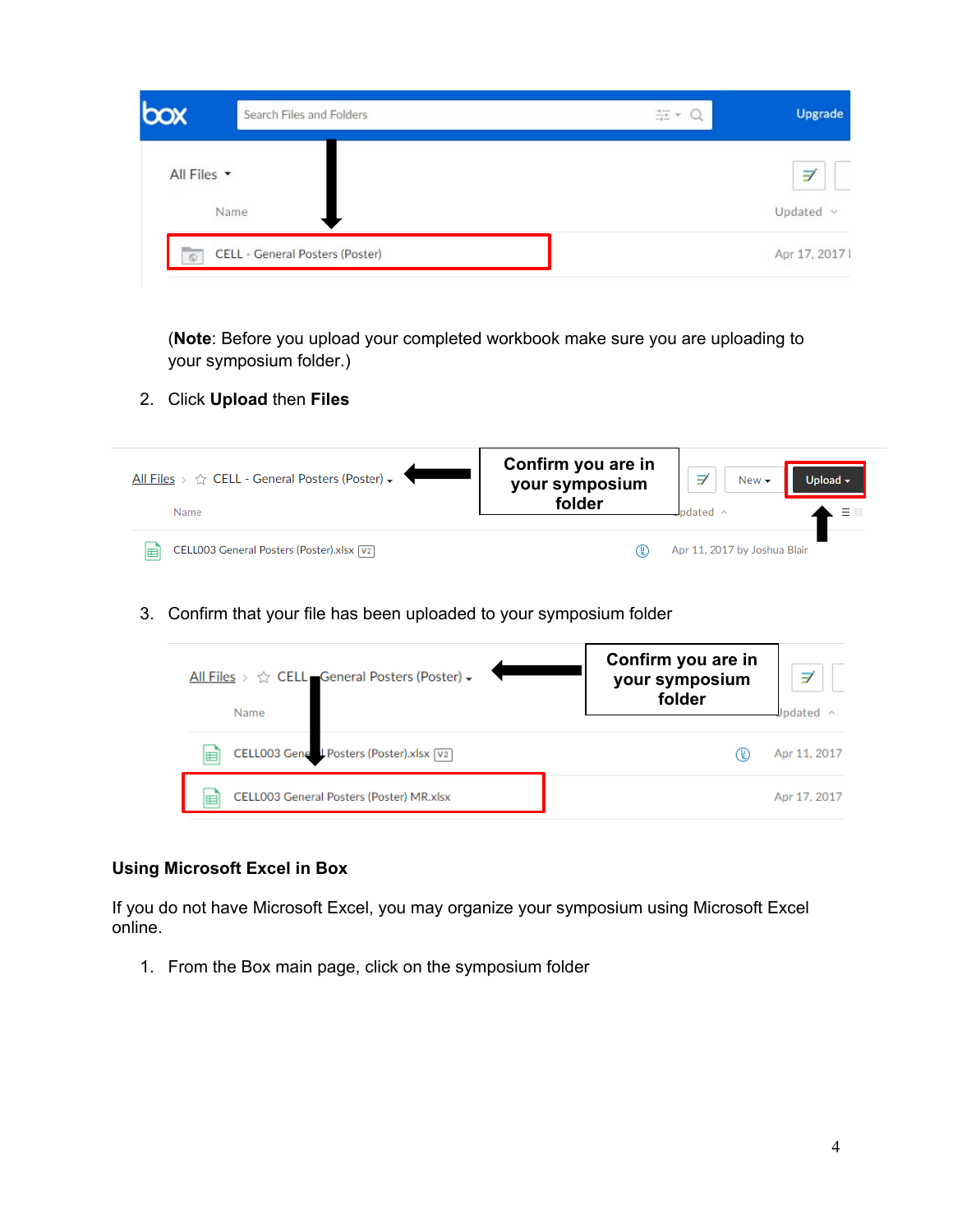| XOC                            | Search Files and Folders        | $\frac{1}{\omega_1} \frac{1}{\omega_2}$ | Upgrade        |
|--------------------------------|---------------------------------|-----------------------------------------|----------------|
| All Files $\blacktriangledown$ |                                 |                                         | Î              |
|                                | Name                            |                                         | Updated $\vee$ |
| $\circledcirc$                 | CELL - General Posters (Poster) |                                         | Apr 17, 2017 l |

2. Click on the MS Excel workbook you wish to download

| All Files > $\Diamond$ CELL General Posters (Poster) + | $\Rightarrow$<br>$New -$            |
|--------------------------------------------------------|-------------------------------------|
| Name                                                   | Updated $\land$                     |
| CELL003 General Posters (Poster).xlsx [V2]<br>囯        | Apr 11, 2017 by Joshua Blair<br>(4) |

3. Click **Open with Excel** then **Microsoft Excel Online** at the top of the page



4. Click **File and Save As**

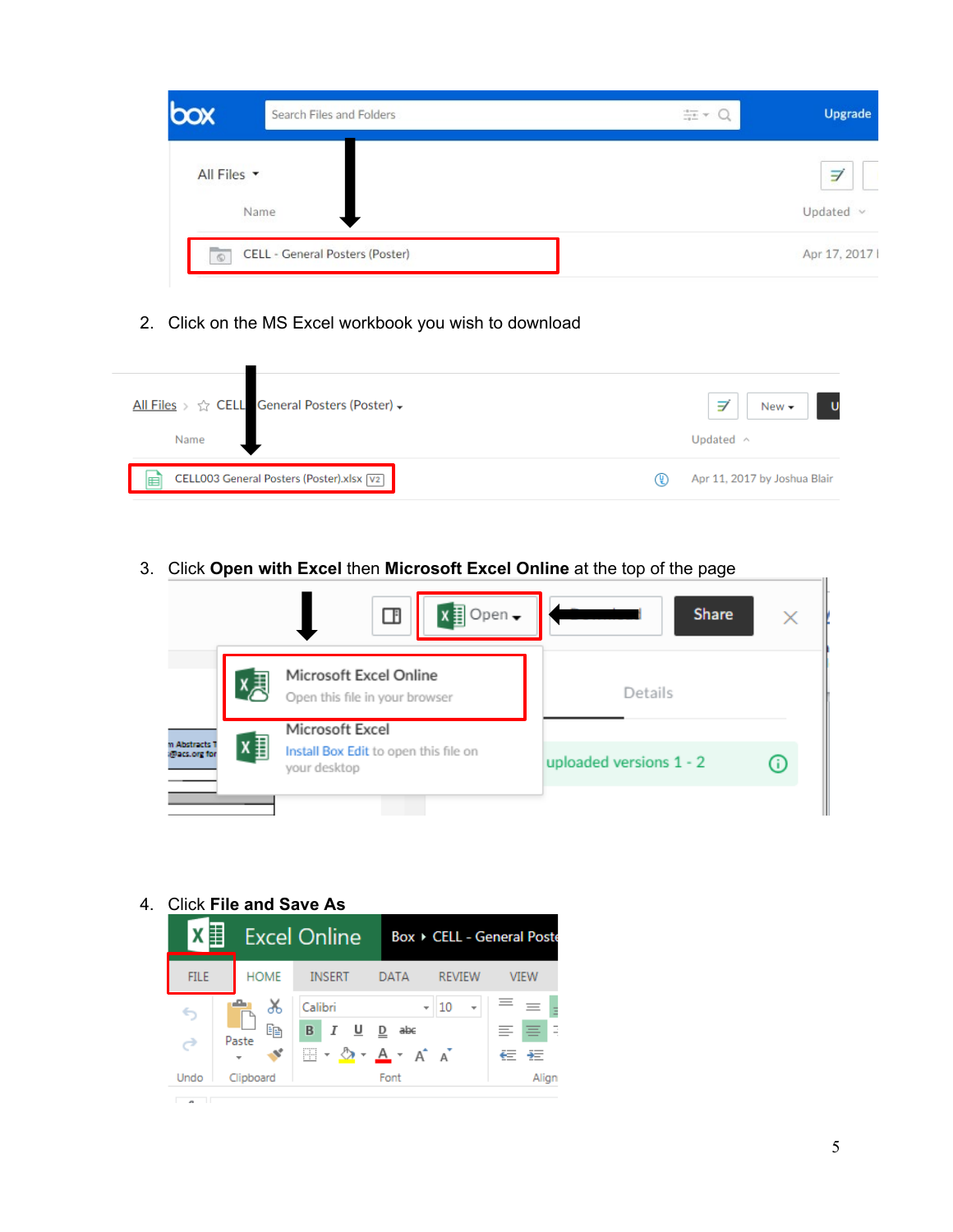

5. Add your **Initials** and the **Date** at the end of the document name



6. Complete your workbook. (**Note**: There is no Save button. **Changes are automatically saved**.)

|                | ⋕<br><b>Excel Online</b>     |                                             | Box ▶ ANYL - Advances in Structural Mass Spectrometry - Oral                                                                                                                                                                                                                                                                                                                                                                                                                                                                                                                                             | ANYL001 Ad                                                                      |                                          |
|----------------|------------------------------|---------------------------------------------|----------------------------------------------------------------------------------------------------------------------------------------------------------------------------------------------------------------------------------------------------------------------------------------------------------------------------------------------------------------------------------------------------------------------------------------------------------------------------------------------------------------------------------------------------------------------------------------------------------|---------------------------------------------------------------------------------|------------------------------------------|
| <b>FILE</b>    | <b>HOME</b><br><b>INSERT</b> | <b>DATA</b><br><b>REVIEW</b><br><b>VIEW</b> | Tell me what you want to do                                                                                                                                                                                                                                                                                                                                                                                                                                                                                                                                                                              |                                                                                 |                                          |
| ↔<br>θ         | $66$ Cut                     |                                             | Arial $\overline{\phantom{a}}$ $\overline{\phantom{a}}$ $\overline{\phantom{a}}$ $\overline{\phantom{a}}$ $\overline{\phantom{a}}$ $\overline{\phantom{a}}$ $\overline{\phantom{a}}$ $\overline{\phantom{a}}$ $\overline{\phantom{a}}$ $\overline{\phantom{a}}$ $\overline{\phantom{a}}$ $\overline{\phantom{a}}$ $\overline{\phantom{a}}$ $\overline{\phantom{a}}$ $\overline{\phantom{a}}$ $\overline{\phantom{a}}$ $\overline{\phantom{a}}$ $\overline{\phantom{a}}$<br>Paste $\log$ Copy   B $I \subseteq \mathbb{R}$ + $\mathbb{Q}$ + $\mathbb{A}$ + $\equiv \equiv \equiv \boxplus$ Merge & Center | Number Format *<br>$\frac{96}{9}$ $\frac{1}{10}$ $\frac{60}{9}$ $\frac{00}{10}$ | HT<br>EA-<br>Format<br>Ins<br>as Table - |
| Undo           | Clipboard                    | Font                                        | Alignment                                                                                                                                                                                                                                                                                                                                                                                                                                                                                                                                                                                                | Number                                                                          | <b>Tables</b>                            |
| $f_x$          |                              |                                             |                                                                                                                                                                                                                                                                                                                                                                                                                                                                                                                                                                                                          |                                                                                 |                                          |
|                | А                            |                                             |                                                                                                                                                                                                                                                                                                                                                                                                                                                                                                                                                                                                          |                                                                                 |                                          |
|                |                              |                                             | Instructions: Complete as many sessions as need. Copy-paste Control ID, Abstract Title, and<br>Presenting Author i <b>nformation from Abstracts Tab. Add intermissions and remarks from</b><br>Non-Paper Events tab. Total session durations must not exceed 240 minutes. Contact                                                                                                                                                                                                                                                                                                                        |                                                                                 |                                          |
| 2              |                              |                                             |                                                                                                                                                                                                                                                                                                                                                                                                                                                                                                                                                                                                          |                                                                                 |                                          |
| 3<br>4         | Symposium Title:             |                                             | Advances in Structural Mass Spectrometry - Oral u                                                                                                                                                                                                                                                                                                                                                                                                                                                                                                                                                        |                                                                                 |                                          |
| 5              |                              |                                             |                                                                                                                                                                                                                                                                                                                                                                                                                                                                                                                                                                                                          |                                                                                 |                                          |
| 6              | *Required Fields             |                                             |                                                                                                                                                                                                                                                                                                                                                                                                                                                                                                                                                                                                          |                                                                                 |                                          |
| $\overline{ }$ |                              |                                             | $\triangle NNI$ $001a$                                                                                                                                                                                                                                                                                                                                                                                                                                                                                                                                                                                   |                                                                                 |                                          |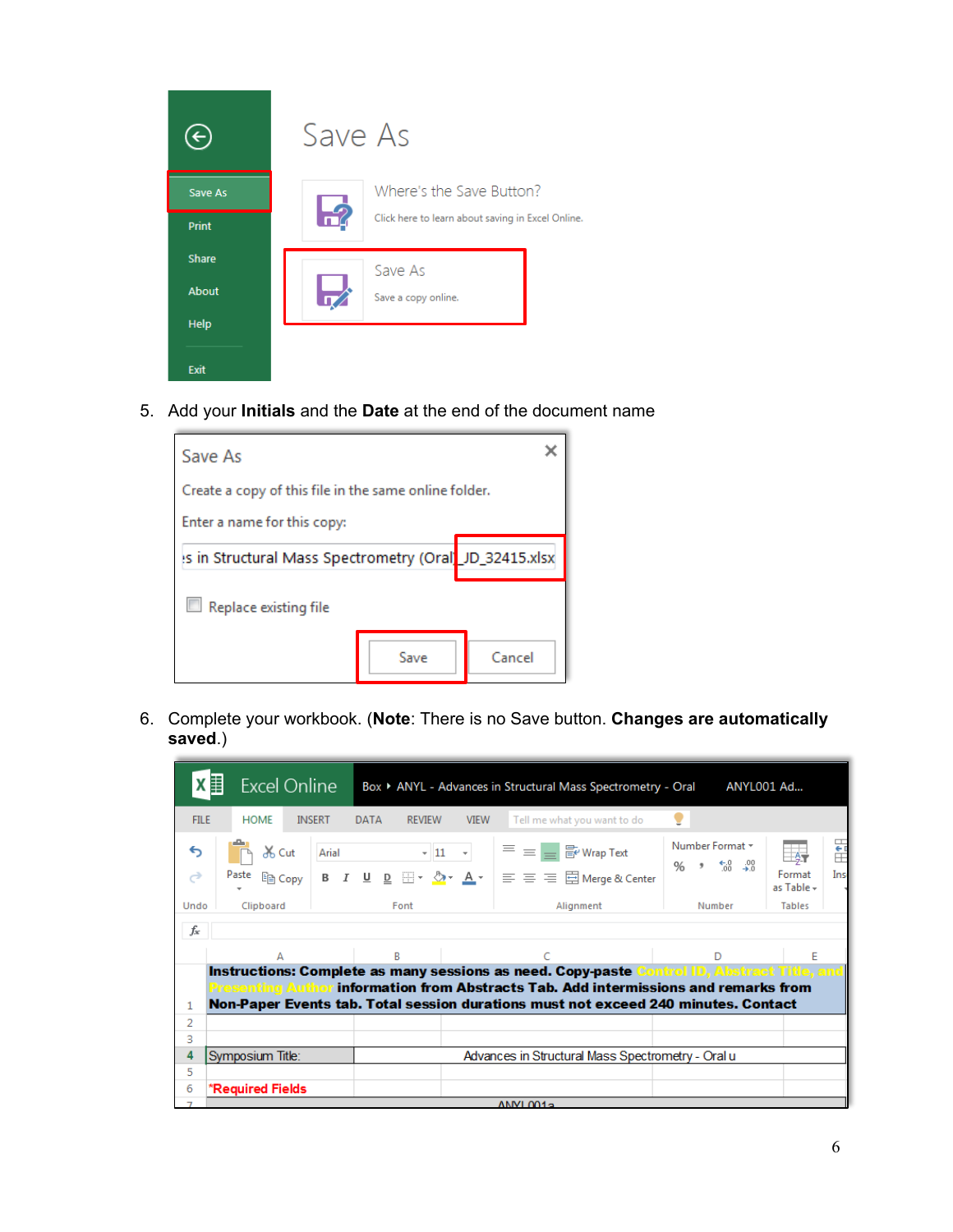# **Sessioning Abstracts**

<span id="page-7-0"></span>Once abstract submission has closed and symposium workbooks are available in Box, you may begin organizing your symposium.

## <span id="page-7-1"></span>**Oral Sessions**

#### <span id="page-7-2"></span>**Session Details**

| $\overline{2}$                   |                       |                            |                                                                   |                |                  |
|----------------------------------|-----------------------|----------------------------|-------------------------------------------------------------------|----------------|------------------|
| 3                                |                       |                            |                                                                   |                |                  |
| *Symposium Title:<br>4           |                       |                            | Celebrating Inclusivity in Pelymer 2. Materials Science (invited) |                |                  |
| 5<br>Symposium Abbreviation:     |                       |                            | <b>POLY005</b>                                                    |                |                  |
| 6<br>Organizer Name:             | John Smith            | Jane Jones                 |                                                                   |                |                  |
| <b>Organizer Email:</b>          | jsmith@university.com | jjones@industry.com        |                                                                   |                |                  |
| 8                                |                       | Do not update fields above |                                                                   |                |                  |
| 9                                |                       |                            |                                                                   | <b>Session</b> |                  |
| 10<br>*Required Fields           |                       |                            |                                                                   | Code           |                  |
| Session Abbreviation<br>11       |                       |                            | <b>POLY005A</b>                                                   |                |                  |
| Session Title (if needed):<br>12 |                       |                            |                                                                   |                |                  |
| 13<br>Session Type:              | Oral                  |                            |                                                                   |                |                  |
| *Presider Name:<br>14            |                       |                            |                                                                   |                |                  |
| 15<br>*Presider Email:           |                       | Workbook Tab               |                                                                   |                |                  |
| 16<br>*Presentation Order        | Control ID            | "Assign                    | <b>Presenting Author</b>                                          |                | <b>*Duration</b> |
| 17                               |                       | Abstracts"                 |                                                                   |                |                  |
| 18                               |                       |                            |                                                                   |                |                  |
| 19                               |                       |                            |                                                                   |                |                  |
| <b>Assign Abstracts</b><br>٠     | Abstracts             | Non-Paper Events           | Sample Workbook  (+)   4                                          |                |                  |
|                                  |                       |                            |                                                                   |                |                  |

Complete the necessary fields in the **Assign Abstracts** tab:

- **Session Title:** subtitle different from the symposium title if needed
- **Session Type:**
	- o oral
- **Symposium Organizer(s):** first and last name
- **Symposium Organizer Email(s):** corresponding email address
- **Session Presider(s):** first and last name
- **Session Presider Email(s):** corresponding email address

#### <span id="page-7-3"></span>**Assigning Abstracts**

1. Navigate to the **Abstracts** tab of the workbook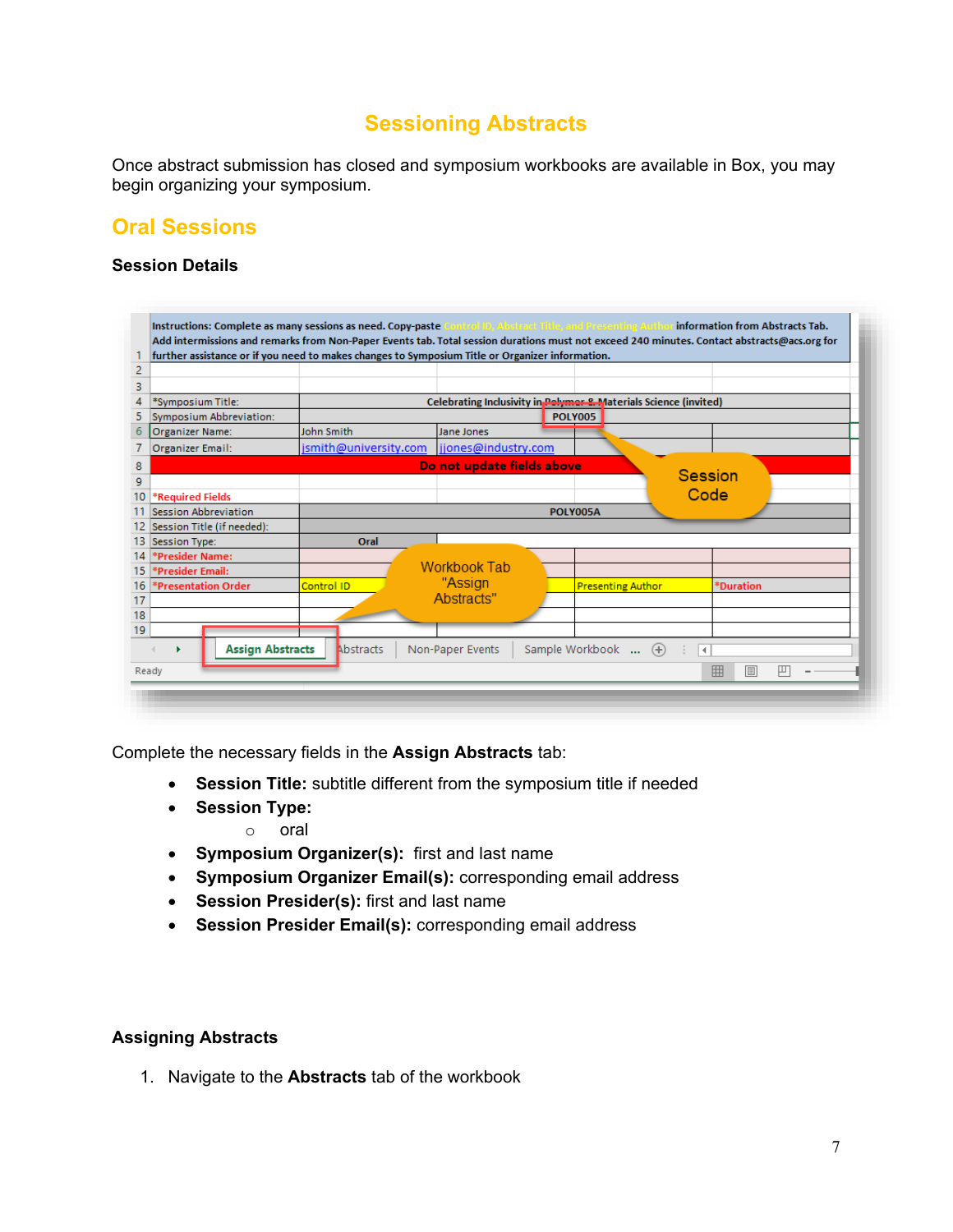- 2. Select the **Control ID, Abstract Title, and Presenting Author** information of the abstract(s) you wish to assign
- 3. Right-click anywhere within the highlighted cells and click **Copy**

|                 | в                                                                                                     |                                                      |                 |      |                                           |
|-----------------|-------------------------------------------------------------------------------------------------------|------------------------------------------------------|-----------------|------|-------------------------------------------|
|                 | Committee  Symposium Title <mark> Control ID  Abstract Title  Presenting Author  </mark> Presenting A |                                                      |                 |      |                                           |
|                 | <b>Current Topics in</b>                                                                              | 2260971 Origins of the Ashay Patel1, Kenipate ab@che |                 |      |                                           |
|                 | Current Topics in                                                                                     | 2273562 Brønsted Acid Anon Bunrit1, Chrisjoseph.same |                 |      |                                           |
|                 | Current Topics in                                                                                     | 2272764 Deve 2 Int Jonathan Shikora1 jms iki         |                 |      |                                           |
|                 | Current Topics in                                                                                     | 2274472 Cu-Catalyzed Sureshb                         |                 | Cut  |                                           |
|                 | pics in<br>Curre                                                                                      | 2267847 A novel cylcor Alexand                       |                 |      |                                           |
|                 | Current Topics in                                                                                     | 2265437 Stereocontroll Daniel J.                     |                 | Copy |                                           |
|                 | Current Topics in 2264953 Organocatalyt Thomas                                                        |                                                      |                 |      | <b>Paste Options:</b><br>₩                |
|                 | Current Topics in                                                                                     | 2251661 Enantioselecti Limei Jir                     |                 | B    | $\overline{\%}$<br>奸<br>$f_x$<br>œ<br>123 |
|                 | Current Topics in                                                                                     | 2249746 Dual divergen Joerg De                       |                 |      | Paste Special                             |
| ssign Abstracts | Abstracts Non-Technical Events                                                                        | 2227513 Now Systems Philin R                         | Divisions & Cor |      | Incert Conjed Celli                       |
|                 |                                                                                                       |                                                      |                 |      | Average: 2268572.286                      |

- 4. Navigate to the **Assign Abstracts**
- 5. Select the first empty cell under **Control ID**
- 6. Right-click within the cell and click **Paste Values (123)**

| Presentation Order<br>20                         | Contro <sup>t to</sup> |     | B <i>I</i> 를               | 壨                                      | $60 + 0$ | <b>Luthor</b> | Duratio |
|--------------------------------------------------|------------------------|-----|----------------------------|----------------------------------------|----------|---------------|---------|
| 21<br>4                                          | 5                      | æ   | Cut                        |                                        |          |               |         |
| 22                                               |                        | Lib | <u>Copy</u>                |                                        |          |               |         |
| 23                                               |                        |     | Paste Option               | 6                                      |          |               |         |
| 24                                               |                        |     | $\frac{2}{123}$<br>T.<br>ē | ė<br>$\frac{1}{2}$<br>$\overline{f}$ x | ÷<br>GĐ  |               |         |
| 25                                               |                        |     |                            |                                        |          |               |         |
| 26                                               |                        |     | Paste Special              |                                        | ь        |               |         |
| 27                                               |                        |     | Incart Conjed Cells        |                                        |          |               |         |
| <b>Assign Abstracts</b><br>$\blacktriangleright$ | Non-Tech<br>Abstracts  |     | <b>Insert Copied Cells</b> |                                        | es       | Themes        | Sample  |

 $\blacksquare$ 

| <b>Presentation Order</b> | Control ID | Abstract Title                                         | <b>Presenting Author</b> | <b>Duratio</b> |
|---------------------------|------------|--------------------------------------------------------|--------------------------|----------------|
|                           |            | 2260971 Origins of the stereos Ashay Patel1, Kendall   |                          |                |
|                           |            | 2273562 Brønsted Acid-Catalyz Anon Bunrit1, Christia   |                          |                |
|                           |            | 2272764 Development of a Cat Jonathan Shikora1, Sh     |                          |                |
|                           |            | 2274472 Cu-Catalyzed Asymm Sureshbabu Gudugun          |                          |                |
|                           |            | 2267847 A novel cylcopropanat Alexander A. Cobb1       |                          |                |
|                           |            | 2265437 Stereocontrolled synth Daniel J. Blair1, Cathe |                          |                |
|                           |            | 2264953 Organocatalytic Asym Thomas West4, Andre       |                          |                |
|                           |            |                                                        |                          |                |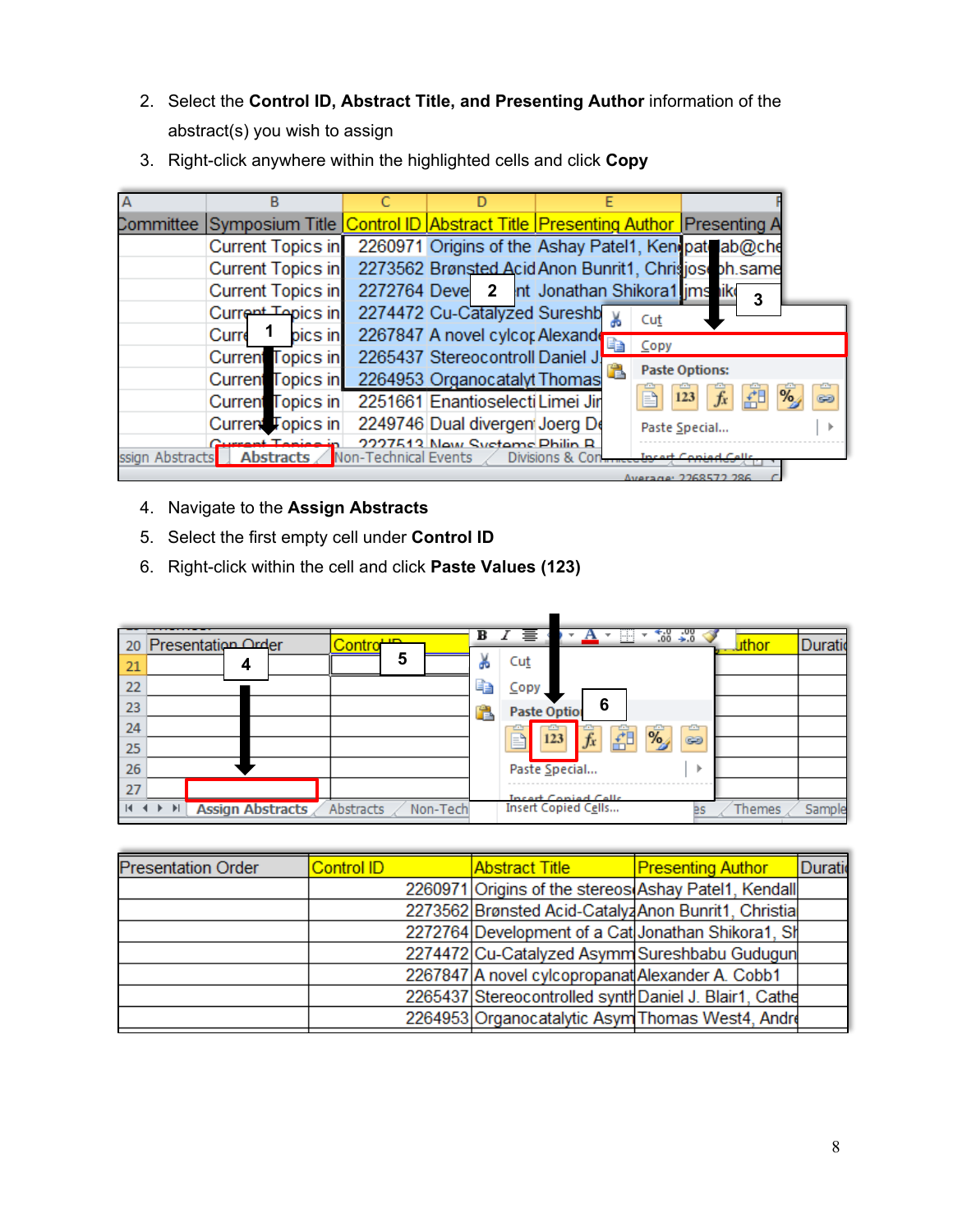## <span id="page-9-0"></span>**Assigning Durations**

Enter a presentation duration for each abstract in minutes (e.g. 30 minutes = 30, 1 hour = 60). (**Note:** *The total duration for the oral session should not exceed 4 hours or 240 minutes.*)

| Control ID | <b>Abstract Title</b>                                  | <b>Presenting Author</b> | Duration |  |
|------------|--------------------------------------------------------|--------------------------|----------|--|
|            | 2260971 Origins of the stereos Ashay Patel1, Kendall   |                          | 30       |  |
|            | 2273562 Brønsted Acid-Catalyz Anon Bunrit1, Christia   |                          | 20       |  |
|            | 2272764 Development of a Cat Jonathan Shikora1, Sh     |                          | 20       |  |
|            | 2274472 Cu-Catalyzed Asymm Sureshbabu Gudugun          |                          | 20       |  |
|            | 2267847 A novel cylcopropanat Alexander A. Cobb1       |                          | 20       |  |
|            | 2265437 Stereocontrolled synth Daniel J. Blair1, Cathe |                          | 20       |  |
|            | 2264953 Organocatalytic Asym Thomas West4, Andre       |                          | 20       |  |
|            |                                                        |                          |          |  |

#### <span id="page-9-1"></span>**Add Non-Paper Events (optional)**

You may insert Intermissions and Remarks as needed from the Non-Paper Events tab.

- 1. Select the row below where you would like to add a non-paper event
- 2. Right-click anywhere with the selected row and click **Insert**

|                |  | <b>B</b> <i>I</i> ≣ <u>À · A</u> · ⊞ · 18 -28 √ |  |           |                      |                                                  | 2273562 Brønsted Acid-Catalyz Anon Bunrit1, Christia   | 20          |  |
|----------------|--|-------------------------------------------------|--|-----------|----------------------|--------------------------------------------------|--------------------------------------------------------|-------------|--|
| $-23$          |  |                                                 |  |           |                      |                                                  | 2272764 Development of a Cat Jonathan Shikora1, Sh     | 20          |  |
|                |  |                                                 |  |           |                      |                                                  | 2274472 Cu-Catalyzed Asymm Sureshbabu Gudugun          | 20          |  |
|                |  | Cut                                             |  |           |                      | 2267847 A novel cylcopropanat Alexander A. Cobb1 |                                                        | 20          |  |
|                |  | Copy                                            |  |           |                      |                                                  | 2265437 Stereocontrolled synth Daniel J. Blair1, Cathe | 20          |  |
|                |  | <b>Paste Options:</b>                           |  |           |                      |                                                  | 2264953 Organocatalytic Asym Thomas West4, Andre       | 20          |  |
|                |  |                                                 |  |           |                      |                                                  |                                                        |             |  |
|                |  | 財営                                              |  |           |                      |                                                  |                                                        |             |  |
| 3 <sub>0</sub> |  | Paste Special                                   |  |           |                      |                                                  |                                                        |             |  |
| $\vert \vert$  |  |                                                 |  | Abstracts | Non-Technical Events | Divisions & Committees                           | <b>Themes</b>                                          | Sample Work |  |
|                |  | Insert                                          |  |           |                      |                                                  |                                                        |             |  |

- 3. Navigate to the **Non-Paper Events** tab
- 4. Select the event you wish to add the session and copy the cell
- 5. Navigate to the **Assign Abstracts** tab and paste the event name in the Abstract Title column
- 6. Enter a duration for the event (**Note:** *Leave Control ID and Presenting Author blank.*)

| <b>Presentation Order</b> | <b>Control ID</b> | <b>Abstract Title</b>                                  | <b>Presenting Author</b> | Duration |
|---------------------------|-------------------|--------------------------------------------------------|--------------------------|----------|
|                           |                   | 2260971 Origins of the stereos Ashay Patel1, Kendall   |                          | 30       |
|                           |                   | 2273562 Brønsted Acid-Catalyz Anon Bunrit1, Christia   |                          | 20       |
|                           |                   | 2272764 Development of a Catl Jonathan Shikora1, Sl    |                          | 20       |
|                           |                   | Intermission                                           |                          | 15       |
|                           |                   | 2274472 Cu-Catalyzed Asymm Sureshbabu Gudugun          |                          | 20       |
|                           |                   | 2267847 A novel cylcopropanat Alexander A. Cobb1       |                          | 20       |
|                           |                   | 2265437 Stereocontrolled synth Daniel J. Blair1, Cathe |                          | 20       |
|                           |                   | 2264953 Organocatalytic Asym Thomas West4, Andre       |                          | 20       |
|                           |                   | Concluding Remarks                                     |                          |          |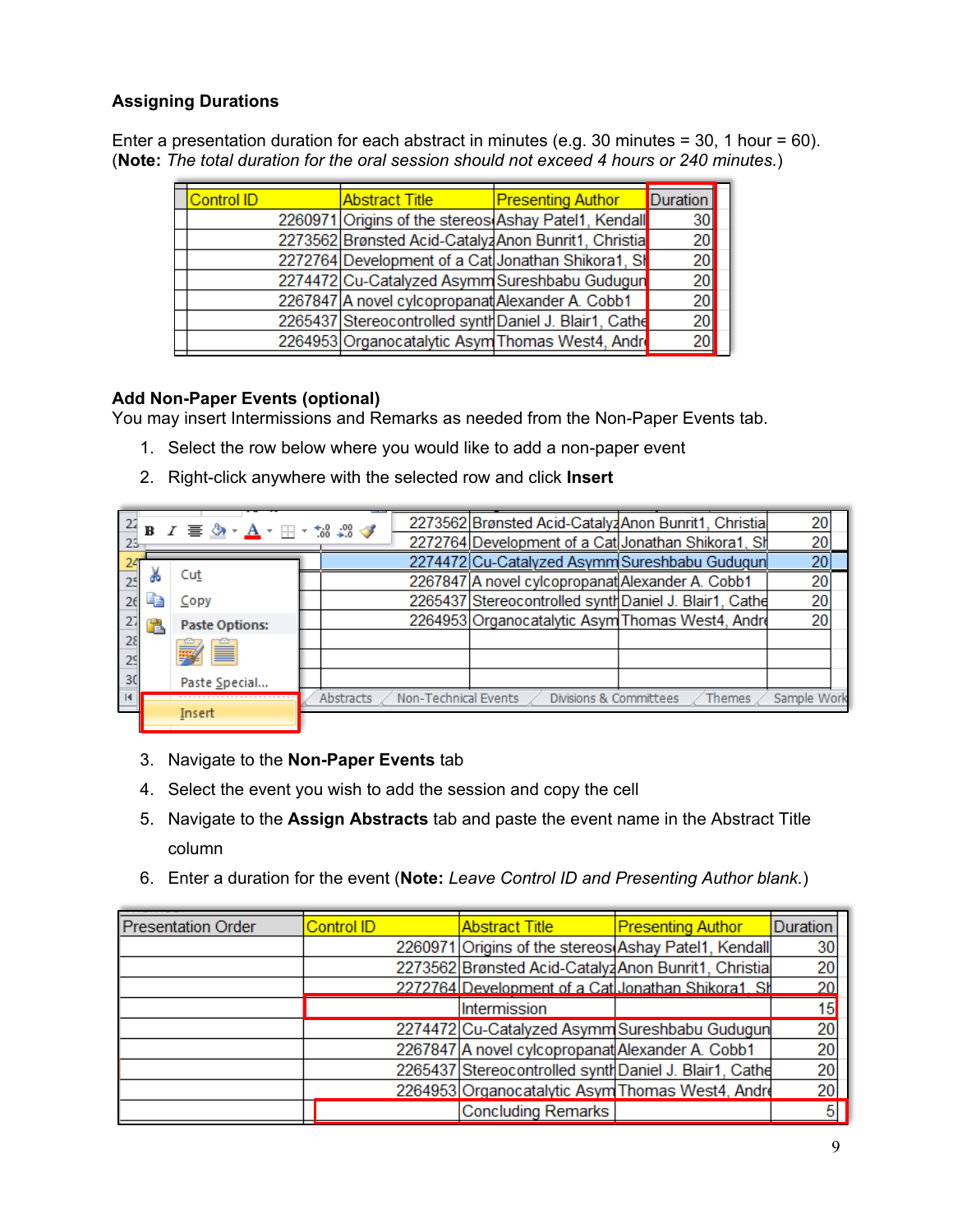## <span id="page-10-0"></span>**Assigning Presentation Order**

When you have finalized your session you must assign a presentation order.

|                 | <b>Presentation Order</b> | Control ID | <b>Abstract Title</b>                              | <b>Presenting Autho</b> |
|-----------------|---------------------------|------------|----------------------------------------------------|-------------------------|
| 20 <sup>1</sup> |                           |            | 2740722 Determination of the tot Jean Hwang   J    |                         |
| 21              |                           |            | 2741259 Monitoring soil and wate Nicole Faris      |                         |
| 22              |                           |            | 2739506 Characterization of the cr Diwash Bajrach  |                         |
| 23              |                           |            | 2741311 Comparing solution state Emma Skekel       |                         |
| 24              |                           |            | 2741322 Effect of quantum dot str April Jay Larana |                         |
| 25 <sup>2</sup> |                           |            | 2735287 Determination of emergi Iniofon Okure      |                         |
| 26              |                           |            | 2737745 Heavy metal levels in col Caelin Celani    |                         |
| 27              |                           |            | 2740732 Treatment of wastewate Julie Leong   Je    |                         |
| 28              |                           |            | 2740986 Detection of pesticides in Victoria Kompa  |                         |

You may change the order of the abstracts and non-paper events by changing the presentation order.

|              | File.  | Home<br>Insert                                                                                  | Page Layout<br><b>Formulas</b>                                                                                        | Data<br>Review<br>View                                    | Developer                                                     |                                                                                       |
|--------------|--------|-------------------------------------------------------------------------------------------------|-----------------------------------------------------------------------------------------------------------------------|-----------------------------------------------------------|---------------------------------------------------------------|---------------------------------------------------------------------------------------|
|              |        | <b>TAI</b> From Access<br>From Web<br>From Other<br>From Text<br>Sources *<br>Get External Data | Connections<br>C)<br>Properties<br><b>Existing</b><br>Refresh<br>60 Edit Links<br>All +<br>Connections<br>Connections | Sort<br>Filter<br>Sort & Filter                           | k Clear<br><b>Sy Reapply</b><br>Text to<br>Remove<br>Advanced | Consolidate<br>Data<br>Columns Duplicates Validation -<br>Data Tools                  |
|              |        | A24<br>m<br>٠                                                                                   | $f_x$ 1                                                                                                               |                                                           |                                                               |                                                                                       |
|              |        | 1. Change order<br>numbers to<br>desired sequence                                               |                                                                                                                       | 3. Sort                                                   |                                                               |                                                                                       |
|              | 23     | *Presentation<br><b>Order</b>                                                                   | Control ID                                                                                                            | <b>Abstract Title</b>                                     | <b>Presenting Author</b>                                      | *Duration                                                                             |
|              | 24     |                                                                                                 |                                                                                                                       | <b>Introductory Remarks</b>                               | <b>Matthias Guentert</b>                                      | 15                                                                                    |
|              | 25     | 5                                                                                               |                                                                                                                       | 2738409 New nutrition facts panel                         | Kimberly Wingfield                                            | $\frac{30}{30}$                                                                       |
|              | 26     | 6                                                                                               |                                                                                                                       | 2728196 Total and individual sugar c Ying Li              |                                                               |                                                                                       |
| 2. Highlight |        | 3                                                                                               |                                                                                                                       | 2737428 P-GMO and Organic food eff Fariba Assadi-Porter   |                                                               |                                                                                       |
| all rows     |        |                                                                                                 |                                                                                                                       | Intermission                                              |                                                               |                                                                                       |
|              |        |                                                                                                 |                                                                                                                       | 2728994 How the food chemicals cod Carl Frey              |                                                               | $\begin{array}{r}\n 30 \\  \hline\n 15 \\  \hline\n 30 \\  \hline\n 30\n \end{array}$ |
|              | 30     |                                                                                                 |                                                                                                                       | 2724920 What's natural and clean la Deepthi K Weerasinghe |                                                               |                                                                                       |
|              | 31     |                                                                                                 |                                                                                                                       |                                                           |                                                               |                                                                                       |
|              | 23     | *Presentation Order                                                                             | Control ID                                                                                                            | <b>Abstract Title</b>                                     | <b>Presenting Author</b>                                      | *Duration                                                                             |
|              | 24     | 1                                                                                               |                                                                                                                       | <b>Introductory Remarks</b>                               | <b>Matthias Guentert</b>                                      | 15                                                                                    |
|              | 25     | $\overline{2}$                                                                                  |                                                                                                                       | 2728994 How the food chemicals cod Carl Frey              |                                                               | 30                                                                                    |
|              | 26     | 3                                                                                               |                                                                                                                       | 2737428 P-GMO and Organic food eff Fariba Assadi-Porter   |                                                               | 30                                                                                    |
|              | 27     | 4                                                                                               |                                                                                                                       | Intermission                                              |                                                               | 15                                                                                    |
|              | 28     | 5                                                                                               |                                                                                                                       | 2738409 New nutrition facts panel                         | Kimberly Wingfield                                            | 30                                                                                    |
|              | 29     | 6                                                                                               |                                                                                                                       | 2728196 Total and individual sugar cYing Li               |                                                               | 30                                                                                    |
|              | 30     | 7                                                                                               |                                                                                                                       | 2724920 What's natural and clean la Deepthi K Weerasinghe |                                                               | 30                                                                                    |
|              | $\sim$ |                                                                                                 |                                                                                                                       |                                                           |                                                               |                                                                                       |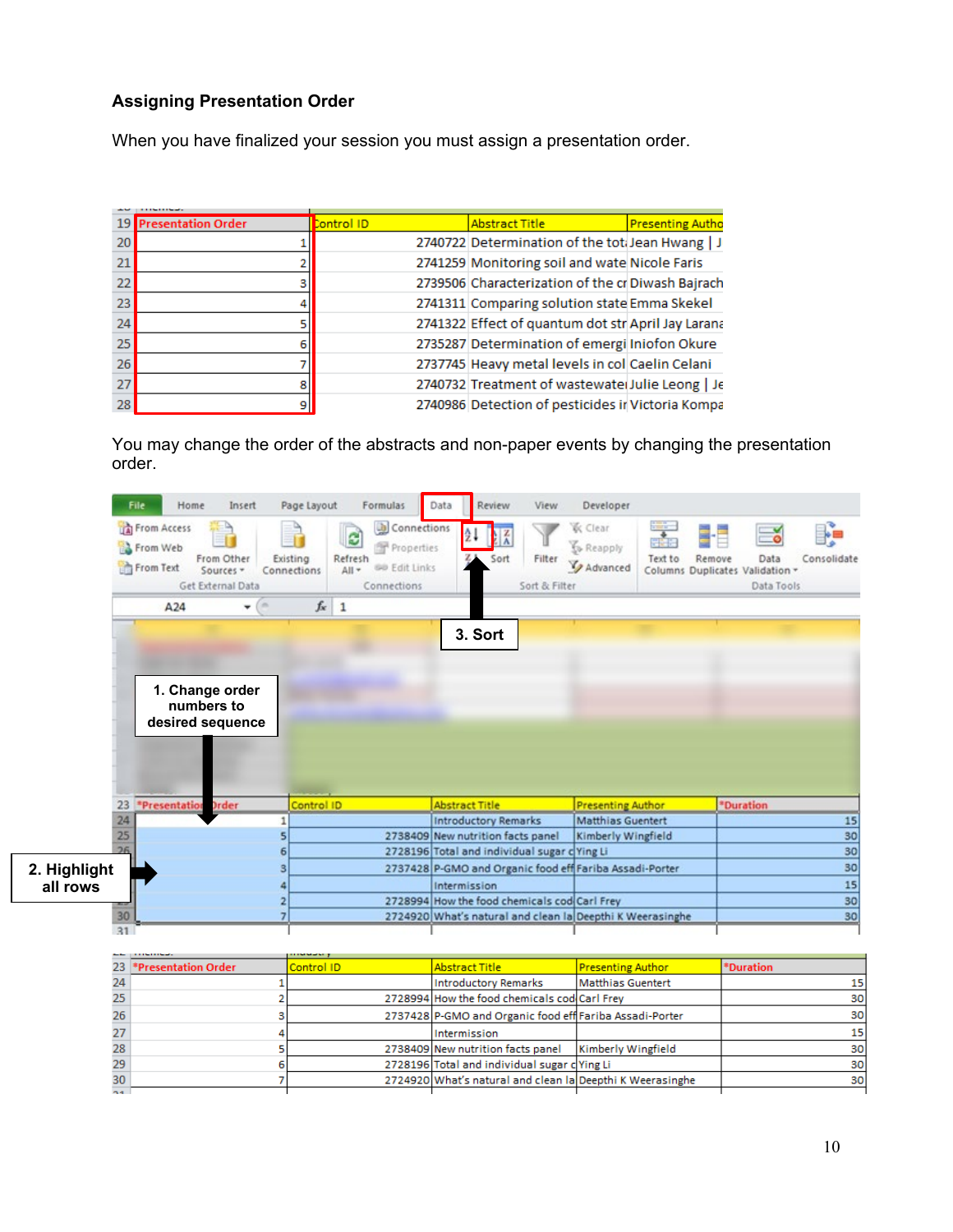# <span id="page-11-0"></span>**Poster Sessions**

#### <span id="page-11-1"></span>**Session Details**

| <b>Symposium Title:</b>          |                                     |                       | <b>Undergraduate Research Posters: Biochemistry (Poster)</b> |
|----------------------------------|-------------------------------------|-----------------------|--------------------------------------------------------------|
| <b>Symposium Abbreviation:</b>   |                                     |                       | <b>CHED031</b>                                               |
| <b>Organizer Name:</b>           | Nicole Di Fabio                     |                       |                                                              |
| <b>Organizer Email:</b>          | n difabio@acs.org                   |                       |                                                              |
|                                  |                                     |                       |                                                              |
| *Required Fields                 |                                     |                       |                                                              |
| <b>Session Abbreviation</b><br>0 |                                     |                       | CHED031a                                                     |
| Session Title (if needed):       |                                     |                       | <b>Biochemistry</b>                                          |
| 2<br><b>Session Type:</b>        | <b>Poster</b>                       |                       |                                                              |
| *Duration (mins)<br>3            | 120                                 |                       |                                                              |
|                                  |                                     |                       | <b>Session Code</b>                                          |
| <b>Presentation Irder</b><br>9   | Control ID                          | <b>Abstract Title</b> | <b>Presenting Author</b>                                     |
|                                  |                                     |                       |                                                              |
|                                  |                                     |                       |                                                              |
|                                  |                                     |                       |                                                              |
| 3                                |                                     |                       |                                                              |
| <b>Assign Abstracts</b><br>H     | Abstracts<br>Divisions & Committees | Themes                | ಲ<br>Sample Workbook                                         |
|                                  |                                     |                       |                                                              |

Complete the necessary fields in the **Assign Abstracts** tab:

- **Session Title:** optional symposia subtitle
- **Session Type:** poster
- **Symposium Organizer(s):** first and last name
- **Symposium Organizer Email(s):** corresponding email address

#### <span id="page-11-2"></span>**Assigning Abstracts**

- 1. Navigate to the **Abstracts** tab of the workbook
- 2. Select the **Control ID, Abstract Title, and Presenting Author** information of the abstract(s) you wish to assign
- 3. Right-click anywhere within the highlighted cells and click **Copy**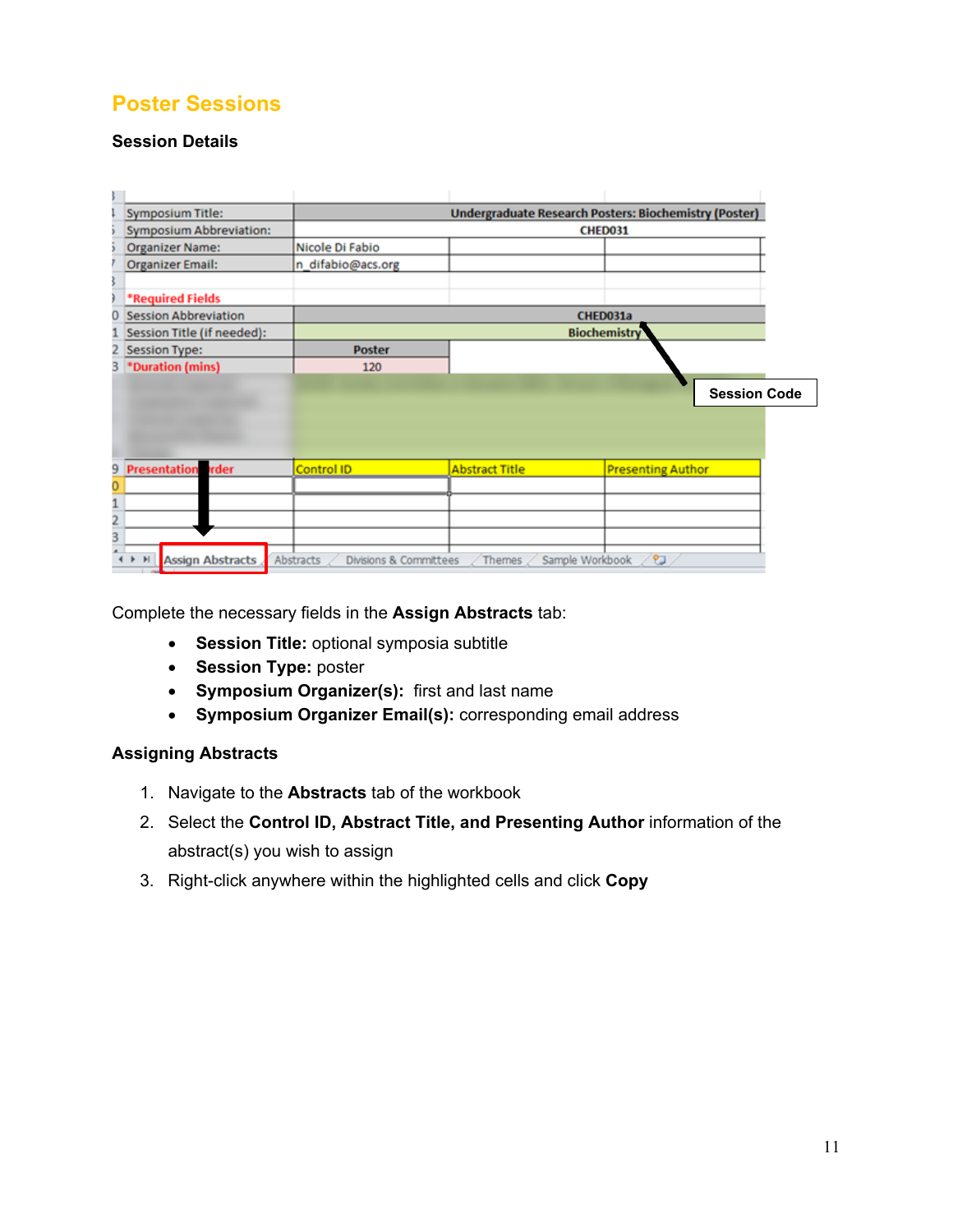|                 | в                                                                                                     |                                                      |                |                         |                          |
|-----------------|-------------------------------------------------------------------------------------------------------|------------------------------------------------------|----------------|-------------------------|--------------------------|
|                 | Committee  Symposium Title <mark> Control ID  Abstract Title  Presenting Author  </mark> Presenting A |                                                      |                |                         |                          |
|                 | <b>Current Topics in</b>                                                                              | 2260971 Origins of the Ashay Patel1, Kenipati ab@che |                |                         |                          |
|                 | Current Topics in                                                                                     | 2273562 Brønsted Acid Anon Bunrit1, Chrisjosobh.same |                |                         |                          |
|                 | Current Topics in                                                                                     | 2272764 Deve 2 nt Jonathan Shikora1 ims ike          |                |                         | 3                        |
|                 | Current Topics in                                                                                     | 2274472 Cu-Catalyzed Sureshb                         | ¥              | Cut                     |                          |
|                 | pics in<br>Curre                                                                                      | 2267847 A novel cylcor Alexand                       |                | $\mathsf{Copy}$         |                          |
|                 | Current Topics in                                                                                     | 2265437 Stereocontroll Daniel J.                     |                |                         |                          |
|                 | Curren Topics in 2264953 Organocatalyt Thomas                                                         |                                                      |                | <b>Paste Options:</b>   |                          |
|                 | Current Topics in                                                                                     | 2251661 Enantioselecti Limei Jir                     |                | $\bar{f}$ x<br>Ā<br>123 | t<br>Go<br>$\frac{1}{2}$ |
|                 | Current Topics in                                                                                     | 2249746 Dual divergen Joerg De                       |                | Paste Special           |                          |
| ssign Abstracts | Abstracts Non-Technical Events                                                                        | 2227513 Now Systems Philin R                         | Divisions & Co |                         |                          |
|                 |                                                                                                       |                                                      |                | Average: 2268572-286    |                          |

#### 4. Navigate to the **Assign Abstracts**

- 5. Select the first empty cell under **Control ID**
- 6. Right-click within the cell and click **Paste Values (123)**

| 19 |                           |                       |    |                                                                        |
|----|---------------------------|-----------------------|----|------------------------------------------------------------------------|
| 20 | <b>Presentation Order</b> | <b>Control ID</b>     |    | <b>uthor</b><br>---------                                              |
| 21 |                           |                       |    |                                                                        |
| 22 | 4                         | 5                     | Ж  | Cut                                                                    |
| 23 |                           |                       | eb | Copy                                                                   |
| 24 |                           |                       | 亀  | 6<br>Paste Option                                                      |
| 25 |                           |                       |    | $\frac{1}{123}$<br>ê<br>$\frac{1}{2}$<br>÷<br>$\int \frac{dx}{x}$<br>蓹 |
| 26 |                           |                       |    | œ                                                                      |
| 27 |                           |                       |    | Paste Special<br>٠                                                     |
|    | <b>Assign Abstracts</b>   | Non-Tech<br>Abstracts |    | <b>Themes</b><br>Incart Conjed Cells                                   |

| Control ID | <b>Abstract Title</b> | <b>Presenting Author</b>                                                                                                                                                                                                                                                                                                                                                              |
|------------|-----------------------|---------------------------------------------------------------------------------------------------------------------------------------------------------------------------------------------------------------------------------------------------------------------------------------------------------------------------------------------------------------------------------------|
|            |                       |                                                                                                                                                                                                                                                                                                                                                                                       |
|            |                       |                                                                                                                                                                                                                                                                                                                                                                                       |
|            |                       |                                                                                                                                                                                                                                                                                                                                                                                       |
|            |                       |                                                                                                                                                                                                                                                                                                                                                                                       |
|            |                       |                                                                                                                                                                                                                                                                                                                                                                                       |
|            |                       |                                                                                                                                                                                                                                                                                                                                                                                       |
|            |                       |                                                                                                                                                                                                                                                                                                                                                                                       |
|            |                       | 2260971 Origins of the stereos Ashay Patel1, Kendall<br>2273562 Brønsted Acid-Catalyz Anon Bunrit1, Christia<br>2272764 Development of a Cat Jonathan Shikora1, Sh<br>2274472 Cu-Catalyzed Asymm Sureshbabu Gudugun<br>2267847 A novel cylcopropanat Alexander A. Cobb1<br>2265437 Stereocontrolled synth Daniel J. Blair1, Cathe<br>2264953 Organocatalytic Asym Thomas West4, Andre |

#### <span id="page-12-0"></span>**Assigning Presentation Order**

When you have assigned abstracts to the poster session you must assign a presentation order. Posters will be displayed in the order they are assigned.

(**Note:** *Presenters with multiple abstracts in the same poster session can be assign consecutive order numbers so that their posters will be placed next to each other.*)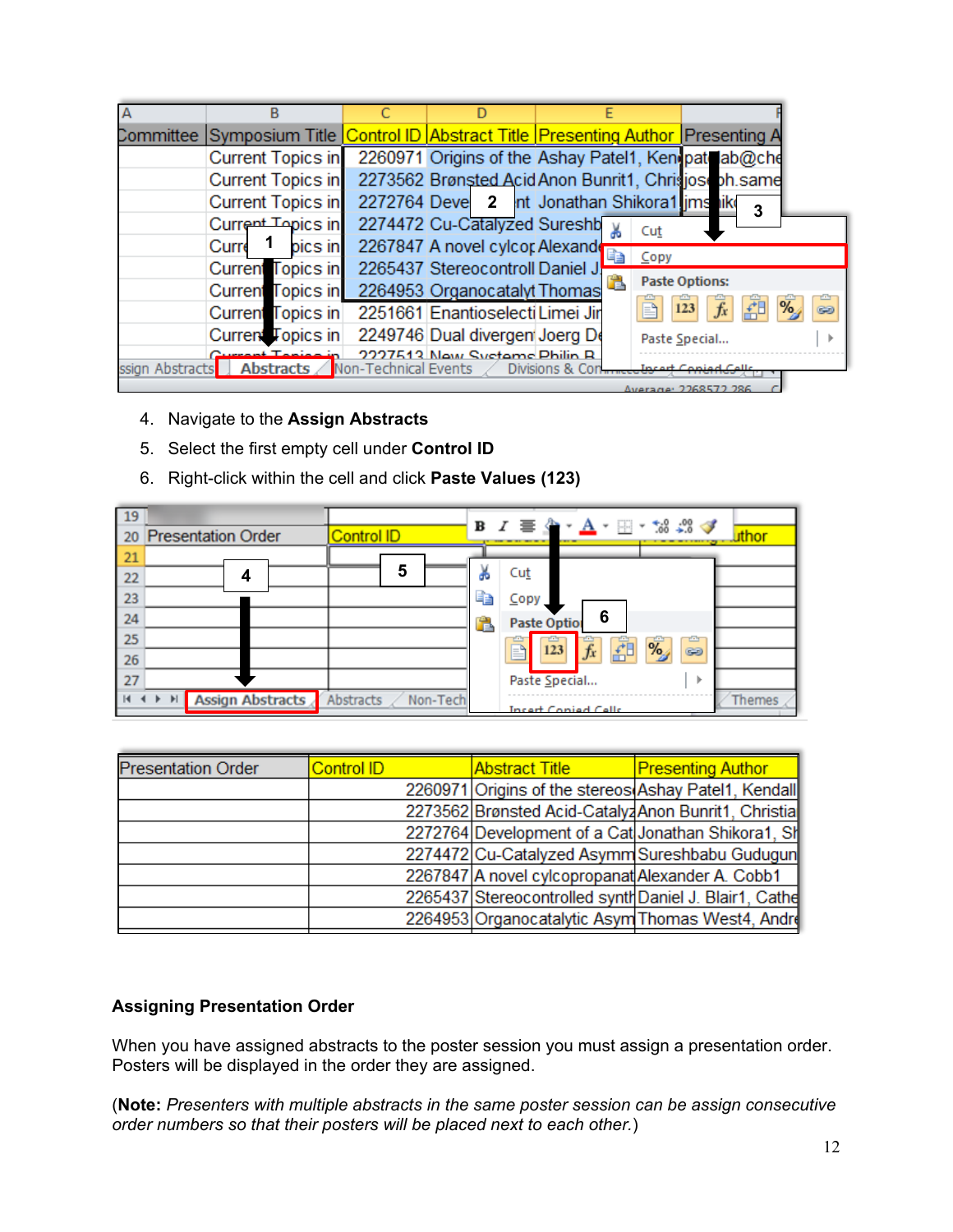|    | <b>Presentation Order</b> | <b>Control ID</b> | <b>Abstract Title</b>                                                    | <b>Presenting Author</b> |
|----|---------------------------|-------------------|--------------------------------------------------------------------------|--------------------------|
| 20 |                           |                   | 2260971 Origins of the stereoselectivities of typAshay Patel1, Kendall I |                          |
| 21 |                           |                   | 2273562 Brønsted Acid-Catalyzed Intramolecu Anon Bunrit1, Christian      |                          |
| 22 |                           |                   | 2272764 Development of a Catalytic Enantiose Jonathan Shikora1, She      |                          |
| 23 |                           |                   | 2274472 Cu-Catalyzed Asymmetric AllylicAryla Sureshbabu Guduguntl        |                          |
| 24 |                           |                   | 2267847 A novel cylcopropanation organocatal Alexander A. Cobb1          |                          |
| 25 | Բ                         |                   | 2265437 Stereocontrolled synthesis of adjacen Daniel J. Blair1, Cather   |                          |
| 26 |                           |                   | 2264953 Organocatalytic Asymmetric [2,3]-Re Thomas West4, Andre          |                          |
|    |                           |                   | 2251661 Enantioselective Radical Olefin Azirid Limei Jin1, Xin Cui1, Pd  |                          |
| 28 | 9                         |                   | 2249746 Dual divergent/convergent asymmetri Joerg Deerberg1, Omid        |                          |
| ാവ | للمه                      |                   | 2227512 Now Systems for Organizataktic As Philip R, Ragal                |                          |

# You may change the order of the abstracts by changing the presentation order.

|              | <b>File</b>                   | Home                          | Insert                                                             | Page Layout                                                                                | Formulas                | Data                                                                    | Review                                                 | View                                       | Developer                                    |                                                           | 0<br>۵                             | $\Box$ $\Box$ $\Box$ |  |
|--------------|-------------------------------|-------------------------------|--------------------------------------------------------------------|--------------------------------------------------------------------------------------------|-------------------------|-------------------------------------------------------------------------|--------------------------------------------------------|--------------------------------------------|----------------------------------------------|-----------------------------------------------------------|------------------------------------|----------------------|--|
|              | B<br>Get External<br>Data -   | e<br>Refresh<br>$All -$       | <b>D</b> Connections<br>Properties<br>60 Edit Links<br>Connections | $\frac{\mathbf{A}}{\mathbf{Z}}\begin{bmatrix}\mathbf{Z}\\ \mathbf{A}\end{bmatrix}$<br>Sort | Filter<br>Sort & Filter | & Clear<br><b>S</b> Reapply<br>V Advanced                               | <b>CREA</b><br>Text to                                 | Remove<br>Columns Duplicates<br>Data Tools | ᆱ<br>F.<br>酔                                 | Group -<br>Ungroup *<br>Subtotal<br>Outline               | ÷<br>$\rightarrow$ 7<br>$\sqrt{2}$ |                      |  |
|              |                               | A20                           | in.<br>٠                                                           | 6                                                                                          |                         |                                                                         |                                                        |                                            |                                              |                                                           |                                    |                      |  |
|              |                               | A                             |                                                                    | 3. Sort                                                                                    | B                       |                                                                         | $\mathsf{C}$                                           |                                            |                                              | D                                                         |                                    |                      |  |
|              | 10                            |                               |                                                                    |                                                                                            |                         |                                                                         |                                                        | CHED035a                                   |                                              |                                                           |                                    |                      |  |
|              | 11                            | 1. Change order<br>numbers to |                                                                    |                                                                                            |                         |                                                                         |                                                        |                                            | <b>Environmental Chemistry</b>               |                                                           |                                    |                      |  |
|              | $12$ $\overline{\phantom{a}}$ | desired sequence              |                                                                    |                                                                                            | <b>Poster</b>           |                                                                         |                                                        |                                            |                                              |                                                           |                                    |                      |  |
|              | 13<br>14                      |                               |                                                                    |                                                                                            | 120                     |                                                                         |                                                        |                                            |                                              |                                                           |                                    |                      |  |
|              | 15 <sup>1</sup>               |                               |                                                                    |                                                                                            |                         |                                                                         |                                                        |                                            |                                              |                                                           |                                    |                      |  |
|              | 16                            |                               |                                                                    |                                                                                            |                         |                                                                         |                                                        |                                            |                                              |                                                           |                                    |                      |  |
|              | 17                            |                               |                                                                    |                                                                                            |                         |                                                                         |                                                        |                                            |                                              |                                                           |                                    |                      |  |
|              | 18                            |                               |                                                                    |                                                                                            |                         |                                                                         |                                                        |                                            |                                              |                                                           |                                    |                      |  |
|              | 19                            | <b>Presentation Order</b>     |                                                                    | Control ID                                                                                 |                         | <b>Abstract Title</b>                                                   |                                                        |                                            | <b>Presenting Author</b>                     |                                                           |                                    |                      |  |
|              | 20                            |                               | я                                                                  |                                                                                            |                         |                                                                         | 2735287 Determination of emergi Iniofon Okure          |                                            |                                              |                                                           |                                    |                      |  |
|              | 21                            |                               |                                                                    |                                                                                            |                         |                                                                         | 2737745 Heavy metal levels in col Caelin Celani        |                                            |                                              |                                                           |                                    |                      |  |
|              | 22                            |                               |                                                                    |                                                                                            |                         |                                                                         | 2739506 Characterization of the cr Diwash Bajracharya  |                                            |                                              |                                                           |                                    |                      |  |
| 2. Highlight |                               |                               |                                                                    |                                                                                            |                         |                                                                         |                                                        |                                            |                                              | 2740722 Determination of the tot Jean Hwang   Julie Leong |                                    |                      |  |
| all rows     |                               |                               |                                                                    |                                                                                            |                         |                                                                         |                                                        |                                            |                                              | 2740732 Treatment of wastewater Julie Leong   Jean Hwang  |                                    |                      |  |
|              |                               |                               | ٩                                                                  |                                                                                            |                         |                                                                         | 2740986 Detection of pesticides ir Victoria Kompanijec |                                            |                                              |                                                           |                                    |                      |  |
|              | 26                            |                               |                                                                    |                                                                                            |                         |                                                                         | 2741259 Monitoring soil and wate Nicole Faris          |                                            |                                              |                                                           |                                    |                      |  |
|              | 27                            |                               |                                                                    |                                                                                            |                         |                                                                         | 2741311 Comparing solution state Emma Skekel           |                                            |                                              |                                                           |                                    |                      |  |
|              | 28<br>20                      |                               | 5                                                                  |                                                                                            |                         |                                                                         | 2741322 Effect of quantum dot str April Jay Laranang   |                                            |                                              |                                                           |                                    |                      |  |
|              |                               |                               |                                                                    |                                                                                            |                         |                                                                         |                                                        |                                            |                                              |                                                           |                                    |                      |  |
|              | 19                            | <b>Presentation Order</b>     |                                                                    | Control ID                                                                                 |                         |                                                                         | <b>Abstract Title</b>                                  |                                            |                                              | <b>Presenting Author</b>                                  |                                    |                      |  |
|              | 20                            |                               |                                                                    |                                                                                            |                         |                                                                         |                                                        |                                            |                                              | 2740722 Determination of the tot Jean Hwang   Julie Leong |                                    |                      |  |
|              | es al.                        |                               |                                                                    |                                                                                            |                         | $\sigma$ , as $\sigma$ for $\sigma$ and $\sigma$ is the set of $\sigma$ |                                                        |                                            | المخارجين فالمستحققة المستحدث المستحدا الاست |                                                           |                                    |                      |  |

| 20 |  |                                                        | 2740722 Determination of the toti Jean Hwang   Julie Leong |  |
|----|--|--------------------------------------------------------|------------------------------------------------------------|--|
| 21 |  | 2741259 Monitoring soil and wate Nicole Faris          |                                                            |  |
| 22 |  | 2739506 Characterization of the cr Diwash Bajracharya  |                                                            |  |
| 23 |  | 2741311 Comparing solution state Emma Skekel           |                                                            |  |
| 24 |  | 2741322 Effect of quantum dot str April Jay Laranang   |                                                            |  |
| 25 |  | 2735287 Determination of emergi Iniofon Okure          |                                                            |  |
| 26 |  | 2737745 Heavy metal levels in col Caelin Celani        |                                                            |  |
| 27 |  |                                                        | 2740732 Treatment of wastewate Julie Leong   Jean Hwang    |  |
| 28 |  | 2740986 Detection of pesticides ir Victoria Kompanijec |                                                            |  |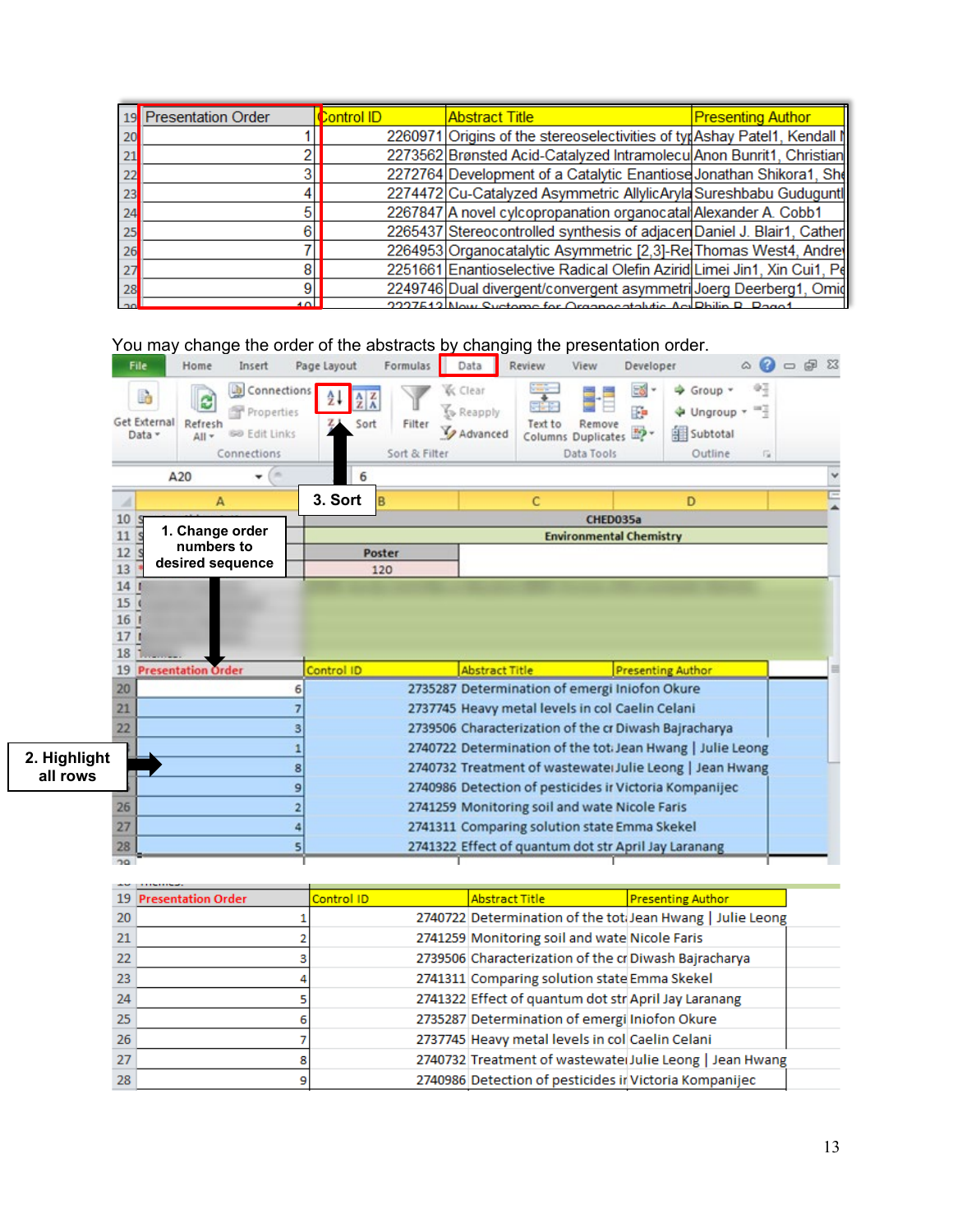## <span id="page-14-0"></span>**Creating Sessions**

There are several sessions in your workbook if your symposium requires more than one session. The sessions are located in the **Assign Abstracts** tab of your workbook. Complete as many sessions as needed.

## <span id="page-14-1"></span>**Submitting Late Abstracts**

Symposium Organizers have access to submit abstracts until their symposium organizer deadline. Any abstracts submitted after the submission deadline must be included in the Symposium Organizer's workbook by the Symposium Organizer by including the control ID, Title, and Presenting Author in the desired place in the program. Program Chairs will have access to submit late abstracts to the program until the final program deadline.

## <span id="page-14-2"></span>**Editing Abstracts**

As part of the program finalizing process, ACS Staff will edit abstract titles for spelling and formatting only. Program Chairs can make any other edits to abstracts until the final program deadline.

## <span id="page-14-3"></span>**Accepting/ Rejecting Abstracts**

Abstracts are automatically accepted upon sessioning. Abstracts that have not been sessioned will be considered unassigned and reviewed by the program chair who may place the abstract in another session or assign a reject status. Be sure to review all abstracts to make sure they have been assigned appropriately.

## <span id="page-14-4"></span>**Emails and Notices**

#### <span id="page-14-5"></span>**Authors**

#### **Accepted Abstracts**

ACS Staff will notify presenting authors of their abstract's acceptance. Acceptance and scheduling notices are sent after the program chair deadline has passed and all conflicts have been resolved.

#### **Rejected Abstracts**

Program Chairs will be asked to formally notify the submitters of rejected abstracts. If a Program Chair opts not to send this notification, ACS Staff will send a generic rejection notice to submitters.

If you would like to send other program-related information to organizers, please contact [abstracts@acs.org.](mailto:abstracts@acs.org)

#### <span id="page-14-6"></span>**Session Presiders**

If you would like to send other program-related information to presiders, please contact [abstracts@acs.org.](mailto:abstracts@acs.org)

#### <span id="page-14-7"></span>**Symposium Organizers**

For daily communications with Symposium Organizers, please use your personal email. Symposium Organizer contact information can be found on the individual program area's Call for Papers webpages via Call for Papers page at:

Spring 2022: [https://callforabstracts.acs.org/acsspring2022.](https://callforabstracts.acs.org/acsspring2022) Fall 2022: [https://callforabstracts.acs.org/acsfall2022.](https://callforabstracts.acs.org/acsfall2022)